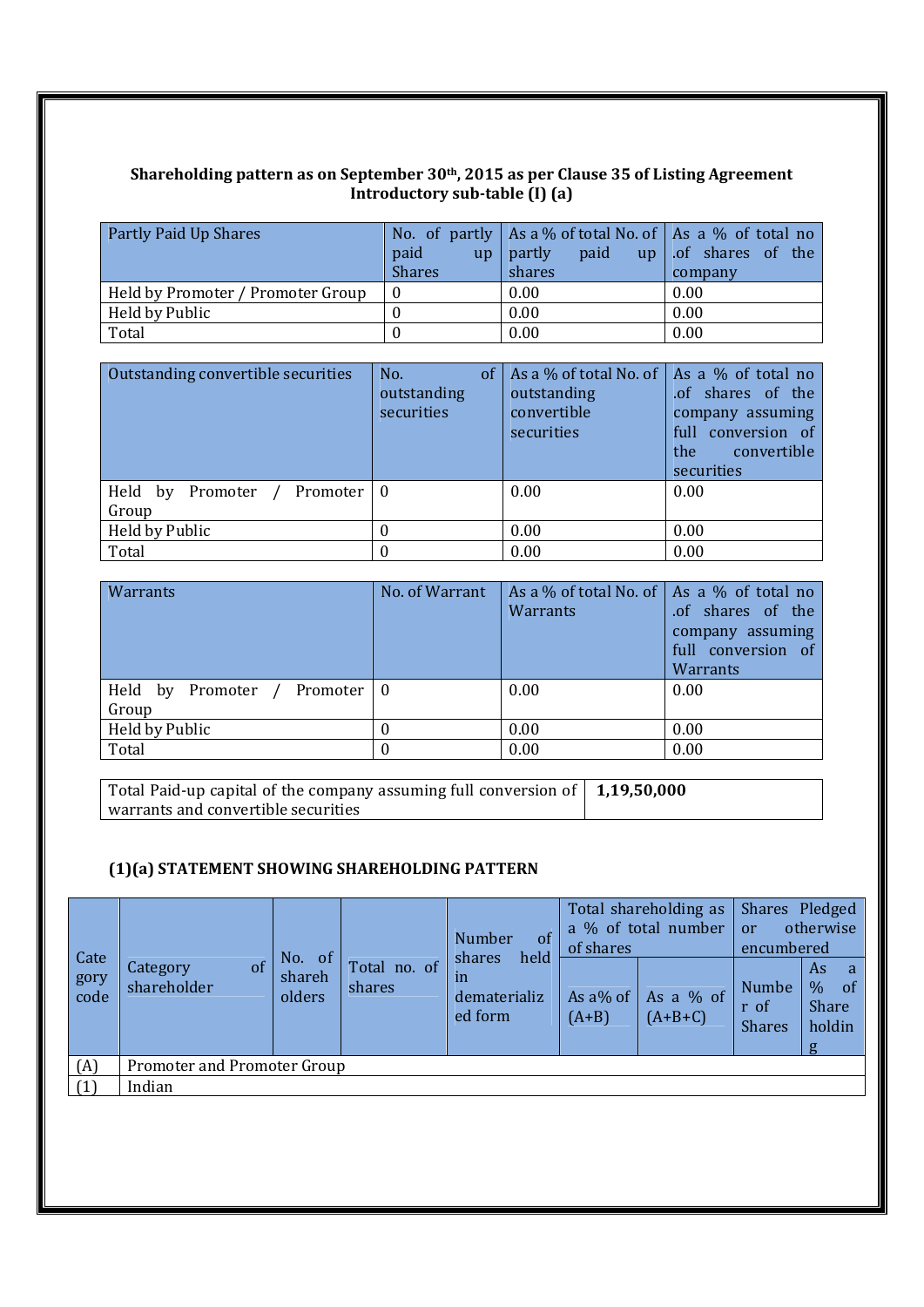| Cate         |                                                                            | No. of           |                        | $\sigma$<br><b>Number</b><br>held<br>shares | of shares           | Total shareholding as<br>a % of total number | Shares Pledged<br>or<br>encumbered    | otherwise                                                  |
|--------------|----------------------------------------------------------------------------|------------------|------------------------|---------------------------------------------|---------------------|----------------------------------------------|---------------------------------------|------------------------------------------------------------|
| gory<br>code | of<br>Category<br>shareholder                                              | shareh<br>olders | Total no. of<br>shares | in<br>dematerializ<br>ed form               | As a% of<br>$(A+B)$ | As a $%$ of<br>$(A+B+C)$                     | <b>Numbe</b><br>r of<br><b>Shares</b> | As<br>a<br>$\%$<br>$\sigma$<br><b>Share</b><br>holdin<br>g |
| (a)          | Individuals/ Hindu<br><b>Undivided Family</b>                              | 6                | 4086826                | 3369993                                     | 34.199              | 34.199                                       | $\mathbf{0}$                          | $\boldsymbol{0}$                                           |
| (b)          | Central<br>Government/ State<br>Government(s)                              | $\boldsymbol{0}$ | $\boldsymbol{0}$       | $\boldsymbol{0}$                            | $\boldsymbol{0}$    | $\boldsymbol{0}$                             | $\boldsymbol{0}$                      | $\mathbf{0}$                                               |
| (c)          | <b>Bodies Corporate</b>                                                    | $\mathbf{1}$     | 5950000                | 5950000                                     | 49.791              | 49.791                                       | $\mathbf{0}$                          | $\mathbf{0}$                                               |
| (d)          | Financial<br>Institutions/<br><b>Banks</b>                                 | $\boldsymbol{0}$ | $\boldsymbol{0}$       | $\boldsymbol{0}$                            | $\boldsymbol{0}$    | $\boldsymbol{0}$                             | $\boldsymbol{0}$                      | $\mathbf{0}$                                               |
| (e)          | Any Other                                                                  | $\boldsymbol{0}$ | $\mathbf{0}$           | $\boldsymbol{0}$                            | $\boldsymbol{0}$    | $\mathbf{0}$                                 | $\boldsymbol{0}$                      | $\boldsymbol{0}$                                           |
|              | Sub-Total $(A)(1)$                                                         | $\overline{7}$   | 10036826               | 9319993                                     | 83.990              | 83.990                                       | $\boldsymbol{0}$                      | $\overline{0}$                                             |
| (2)          | Foreign                                                                    |                  |                        |                                             |                     |                                              |                                       |                                                            |
| (a)          | Individuals<br>(Non-<br>Resident<br>Individuals/<br>Foreign<br>Individuals | $\mathbf{0}$     | $\mathbf{0}$           | $\mathbf{0}$                                | $\mathbf{0}$        | $\mathbf{0}$                                 | $\overline{0}$                        | $\overline{0}$                                             |
| (b)          | Central Govt./State<br>Govt.                                               | $\mathbf{0}$     | $\boldsymbol{0}$       | $\boldsymbol{0}$                            | $\mathbf{0}$        | $\mathbf{0}$                                 | $\boldsymbol{0}$                      | $\boldsymbol{0}$                                           |
| (c)          | <b>Bodies Corporate</b>                                                    | 0                | $\boldsymbol{0}$       | $\boldsymbol{0}$                            | $\boldsymbol{0}$    | $\boldsymbol{0}$                             | $\boldsymbol{0}$                      | $\boldsymbol{0}$                                           |
| (d)          | Fin.<br>Institutions/Bank                                                  | $\mathbf{0}$     | $\overline{0}$         | $\mathbf{0}$                                | $\overline{0}$      | $\mathbf{0}$                                 | $\overline{0}$                        | $\overline{0}$                                             |
| (e)          | Other<br>Any                                                               | $\boldsymbol{0}$ | $\boldsymbol{0}$       | $\boldsymbol{0}$                            | $\boldsymbol{0}$    | $\boldsymbol{0}$                             | $\boldsymbol{0}$                      | $\mathbf{0}$                                               |
|              | Sub-Total (A) (2)<br><b>Total Shareholding</b><br>of Promoters and         | $\mathbf{0}$     | $\boldsymbol{0}$       | $\boldsymbol{0}$                            | $\boldsymbol{0}$    | $\boldsymbol{0}$                             | $\mathbf{0}$                          | $\boldsymbol{0}$                                           |
|              | Promoter group<br>$(A)=A(1)+(A)(2)$                                        | $\overline{7}$   | 10036826               | 9319993                                     | 83.990              | 83.990                                       | $\bf{0}$                              | $\bf{0}$                                                   |
| (B)          | Public shareholding                                                        |                  |                        |                                             |                     |                                              |                                       |                                                            |
| (1)          | Institutions                                                               |                  |                        |                                             |                     |                                              |                                       |                                                            |
| (a)          | Mutual Funds/UTI                                                           | $\boldsymbol{0}$ | $\boldsymbol{0}$       | $\boldsymbol{0}$                            | $\boldsymbol{0}$    | $\boldsymbol{0}$                             | $\boldsymbol{0}$                      | $\boldsymbol{0}$                                           |
| (b)          | Financial<br>Institutions/<br><b>Banks</b>                                 | $\mathbf{1}$     | 960                    | $\boldsymbol{0}$                            | 0.008               | 0.008                                        | $\mathbf{0}$                          | $\mathbf{0}$                                               |
| (c)          | Central<br>Government/ State<br>Government(s)                              | $\mathbf{0}$     | $\boldsymbol{0}$       | $\mathbf{0}$                                | $\boldsymbol{0}$    | $\mathbf{0}$                                 | $\boldsymbol{0}$                      | $\mathbf{0}$                                               |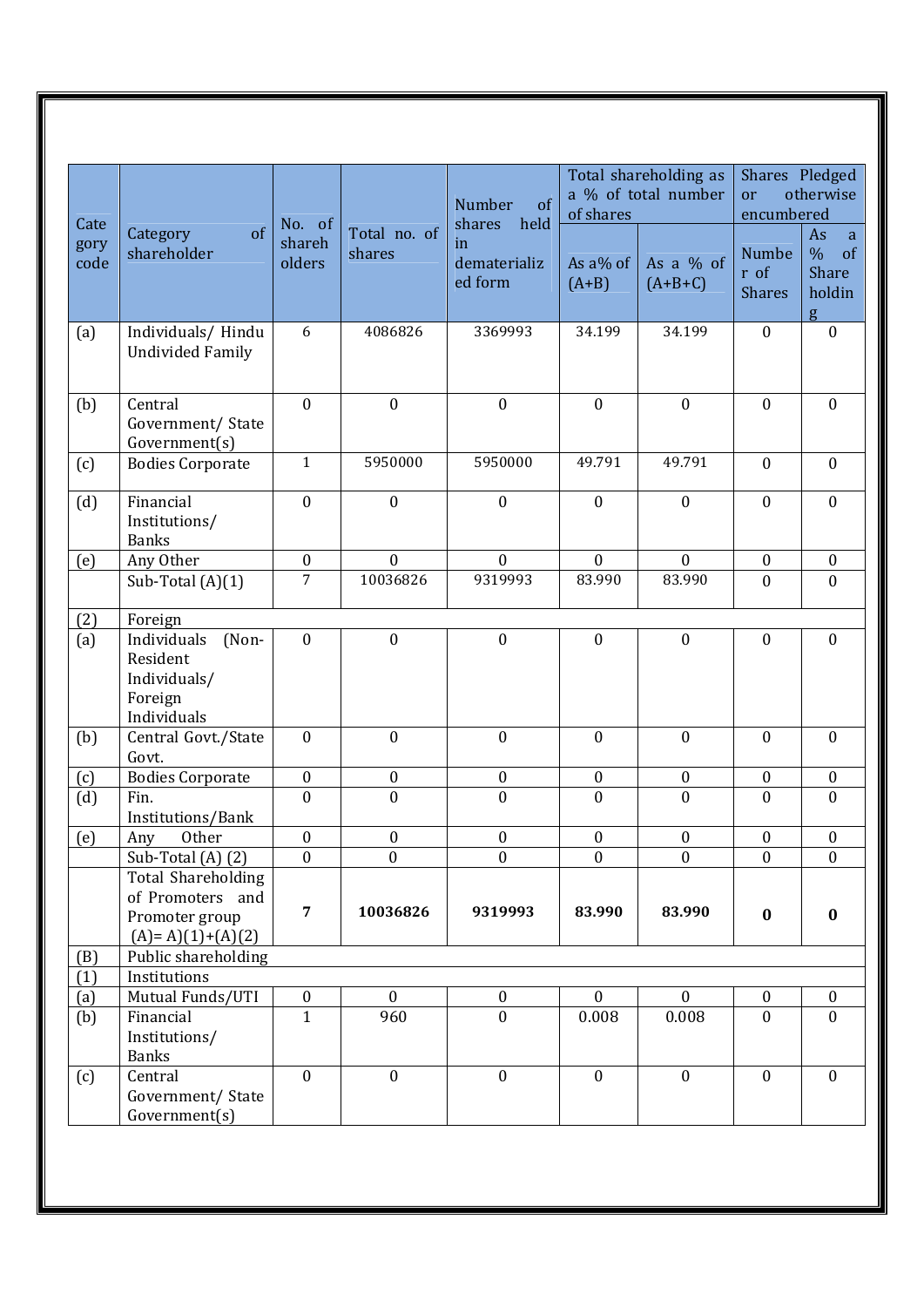| Cate         |                                                                                                             | No. of           |                        | $\sigma$<br>Number<br>shares<br>held | of shares           | Total shareholding as<br>a % of total number | Shares Pledged<br><sub>or</sub><br>encumbered | otherwise                                            |
|--------------|-------------------------------------------------------------------------------------------------------------|------------------|------------------------|--------------------------------------|---------------------|----------------------------------------------|-----------------------------------------------|------------------------------------------------------|
| gory<br>code | of<br>Category<br>shareholder                                                                               | shareh<br>olders | Total no. of<br>shares | in<br>dematerializ<br>ed form        | As a% of<br>$(A+B)$ | As a $%$ of<br>$(A+B+C)$                     | Numbe<br>r of<br><b>Shares</b>                | As<br>a<br>$\%$<br>of<br><b>Share</b><br>holdin<br>g |
| (d)          | Venture<br>Capital<br>Funds                                                                                 | $\boldsymbol{0}$ | $\boldsymbol{0}$       | $\boldsymbol{0}$                     | $\mathbf{0}$        | $\boldsymbol{0}$                             | $\boldsymbol{0}$                              | $\mathbf{0}$                                         |
| (e)          | Insurance<br>Company                                                                                        | $\mathbf{1}$     | 44989                  | $\boldsymbol{0}$                     | 0.376               | 0.376                                        | $\boldsymbol{0}$                              | $\mathbf{0}$                                         |
| (f)          | Foreign<br>Institutional<br>Investors                                                                       | $\mathbf{0}$     | $\mathbf{0}$           | $\boldsymbol{0}$                     | $\mathbf{0}$        | $\mathbf{0}$                                 | $\mathbf{0}$                                  | $\overline{0}$                                       |
| (g)          | Venture<br>Foreign<br>Capital Investors                                                                     | $\mathbf{0}$     | $\boldsymbol{0}$       | $\boldsymbol{0}$                     | $\mathbf{0}$        | $\mathbf{0}$                                 | $\mathbf{0}$                                  | $\mathbf{0}$                                         |
| (h)          | QFI-Corporate                                                                                               | $\boldsymbol{0}$ | $\boldsymbol{0}$       | $\boldsymbol{0}$                     | $\boldsymbol{0}$    | $\boldsymbol{0}$                             | $\boldsymbol{0}$                              | $\boldsymbol{0}$                                     |
| (i)          | Any Other                                                                                                   | $\boldsymbol{0}$ | $\mathbf{0}$           | $\boldsymbol{0}$                     | $\mathbf{0}$        | $\mathbf{0}$                                 | $\boldsymbol{0}$                              | $\boldsymbol{0}$                                     |
|              | Sub-Total $(B)$ $(1)$                                                                                       | $\overline{2}$   | 45949                  | $\boldsymbol{0}$                     | 0.385               | 0.385                                        | $\overline{0}$                                | $\overline{0}$                                       |
| (2)          | Non-institutions                                                                                            |                  |                        |                                      |                     |                                              |                                               |                                                      |
| (a)          | <b>Bodies Corporate</b>                                                                                     | 17               | 1313242                | 1266222                              | 10.989              | 10.989                                       | $\boldsymbol{0}$                              | $\boldsymbol{0}$                                     |
| (b)          | Individuals -<br>Individual<br>Shareholders<br><b>Holding Nominal</b><br>share capital up to<br>Rs. 1 Lakh. | 805              | 306447                 | 25296                                | 2.564               | 2.564                                        | $\boldsymbol{0}$                              | $\boldsymbol{0}$                                     |
|              | Individual<br>shareholders<br>holding<br>Nominal<br>share<br>capital<br>in<br>excess of Rs. 1<br>Lakh.      | $\overline{7}$   | 238656                 | 40393                                | 1.997               | 1.997                                        | $\mathbf{0}$                                  | $\mathbf{0}$                                         |
| (c)          | QFI-Individual                                                                                              | $\mathbf{0}$     | $\mathbf{0}$           | $\mathbf{0}$                         | $\mathbf{0}$        | $\mathbf{0}$                                 | $\mathbf{0}$                                  | $\mathbf{0}$                                         |
| (d)          | Any Other<br><b>NRI</b>                                                                                     | 6                | 8880                   | $\theta$                             | 0.074               | 0.074                                        | $\boldsymbol{0}$                              | $\bf{0}$                                             |
|              | Sub-Total $(B)$ $(2)$                                                                                       | 835              | 1867225                | 1331911                              | 15.625              | 15.625                                       | $\mathbf{0}$                                  | $\overline{0}$                                       |
|              | Public<br>Total<br>Shareholding<br>$(B) = (B) (1) + (B)$<br>(2)                                             | 837              | 1913174                | 1331911                              | 16.010              | 16.010                                       | $\boldsymbol{0}$                              | $\mathbf{0}$                                         |
|              | TOTAL $(A) + (B)$                                                                                           | 844              | 11950000               | 10651904                             | 100.00              | 100.00                                       | $\mathbf{0}$                                  | $\mathbf{0}$                                         |
| (C)          | Shares held by Custodians and against which Depository Receipts have been issued                            |                  |                        |                                      |                     |                                              |                                               |                                                      |
| (1)          | Promoters and<br>Promoter Group                                                                             | $\Omega$         | $\Omega$               | $\Omega$                             | $\Omega$            | $\Omega$                                     | $\overline{0}$                                | $\overline{0}$                                       |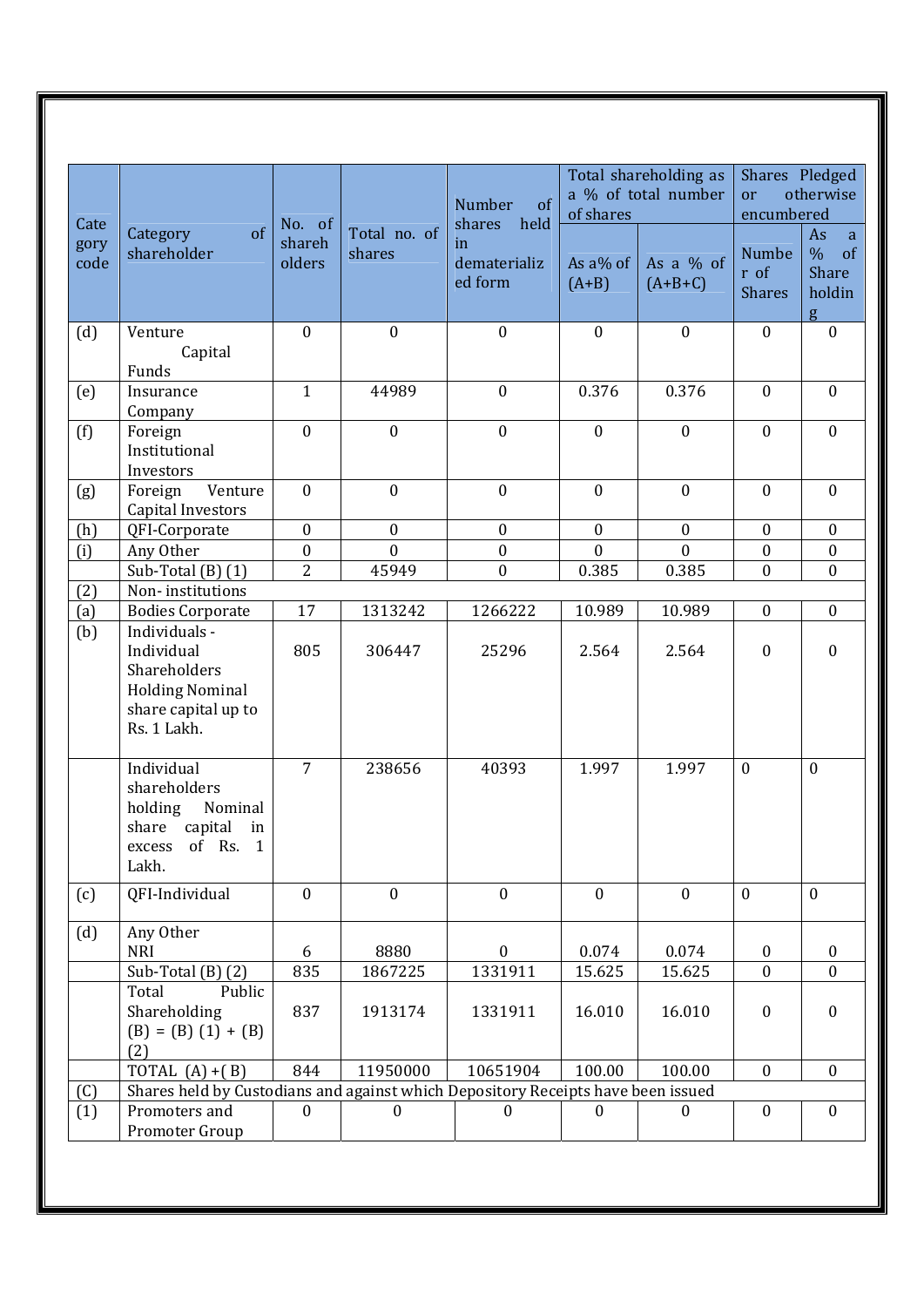| Cate         |                                          |                            |                        | Number<br>of                                                     |                        | Total shareholding as<br>a % of total number | Shares Pledged<br>otherwise<br><sub>or</sub><br>encumbered |                                                      |
|--------------|------------------------------------------|----------------------------|------------------------|------------------------------------------------------------------|------------------------|----------------------------------------------|------------------------------------------------------------|------------------------------------------------------|
| gory<br>code | <sub>of</sub><br>Category<br>shareholder | No. of<br>shareh<br>olders | Total no. of<br>shares | held<br><b>shares</b><br>$\mathbf{m}$<br>dematerializ<br>ed form | As $a\%$ of<br>$(A+B)$ | As a % of<br>$(A+B+C)$                       | <b>Numbe</b><br>r of<br><b>Shares</b>                      | As<br>a<br>$\%$<br>of<br><b>Share</b><br>holdin<br>g |
| (2)          | Public                                   | 0                          |                        |                                                                  |                        | 0                                            | 0                                                          | $\Omega$                                             |
|              | <b>GRAND TOTAL (A) + (B)</b>             | 844                        | 11950000               | 10651904                                                         | 100.00                 | 100.00                                       | $\bf{0}$                                                   | $\mathbf{0}$                                         |
|              | + (C)                                    |                            |                        |                                                                  |                        |                                              |                                                            |                                                      |

### **(1)(b) Statement Showing Holding of Securities includes (shares, warrants, convertible securities) of person belonging to the category "promoter and promoter group".**

| SR. | <b>NAME OF THE</b>         |               | TOTAL SHARES HELD                                          |                   | SHARES PLEDGED OR OTHERWISE   |                                                                                              |  |  |
|-----|----------------------------|---------------|------------------------------------------------------------|-------------------|-------------------------------|----------------------------------------------------------------------------------------------|--|--|
| NO. | SHAREHOLDER                |               |                                                            |                   | ENCUMBERED                    |                                                                                              |  |  |
|     |                            | <b>NUMBER</b> | AS A % OF<br><b>GRAND</b><br><b>TOTAL</b><br>$(A)+(B)+(C)$ | <b>NUMBE</b><br>R | AS A<br><b>PERCENTA</b><br>GE | AS A % OF<br><b>GRAND</b><br><b>TOTAL</b><br>$(A)+(B)+(C)$ OF<br><b>SUB-CLAUSE</b><br>(I)(A) |  |  |
| 1.  | Hadoti Punji Vikas Limited | 5950000       | 49.791                                                     | $\mathbf{0}$      | $\mathbf{0}$                  | 49.791                                                                                       |  |  |
| 2.  | Rajendra Agrawal           | 1062091       | 8.888                                                      | $\mathbf{0}$      | $\mathbf{0}$                  | 8.888                                                                                        |  |  |
| 3.  | Shambhu Agarwal            | 703070        | 5.883                                                      | $\mathbf{0}$      | $\mathbf{0}$                  | 5.883                                                                                        |  |  |
| 4.  | Vasudev Agarwal            | 13763         | 0.115                                                      | $\mathbf{0}$      | $\mathbf{0}$                  | 0.115                                                                                        |  |  |
| 5.  | Vasudev Agrawal            | 1293359       | 10.823                                                     | $\mathbf{0}$      | $\mathbf{0}$                  | 10.823                                                                                       |  |  |
| 6.  | Ajay Agarwal               | 614543        | 5.143                                                      | $\theta$          | $\mathbf{0}$                  | 5.143                                                                                        |  |  |
| 7.  | Mugdha Agrawal             | 400000        | 3.347                                                      | $\mathbf{0}$      | $\mathbf{0}$                  | 3.347                                                                                        |  |  |
|     | <b>TOTAL</b>               | 10036826      | 83.990                                                     | $\bf{0}$          | $\bf{0}$                      | 83.990                                                                                       |  |  |

**(1)(c)(I) Statement Showing Holding of Securities includes (shares, warrants, convertible securities) of person belonging to the category "public " and holding more than 1% of the total number of shares**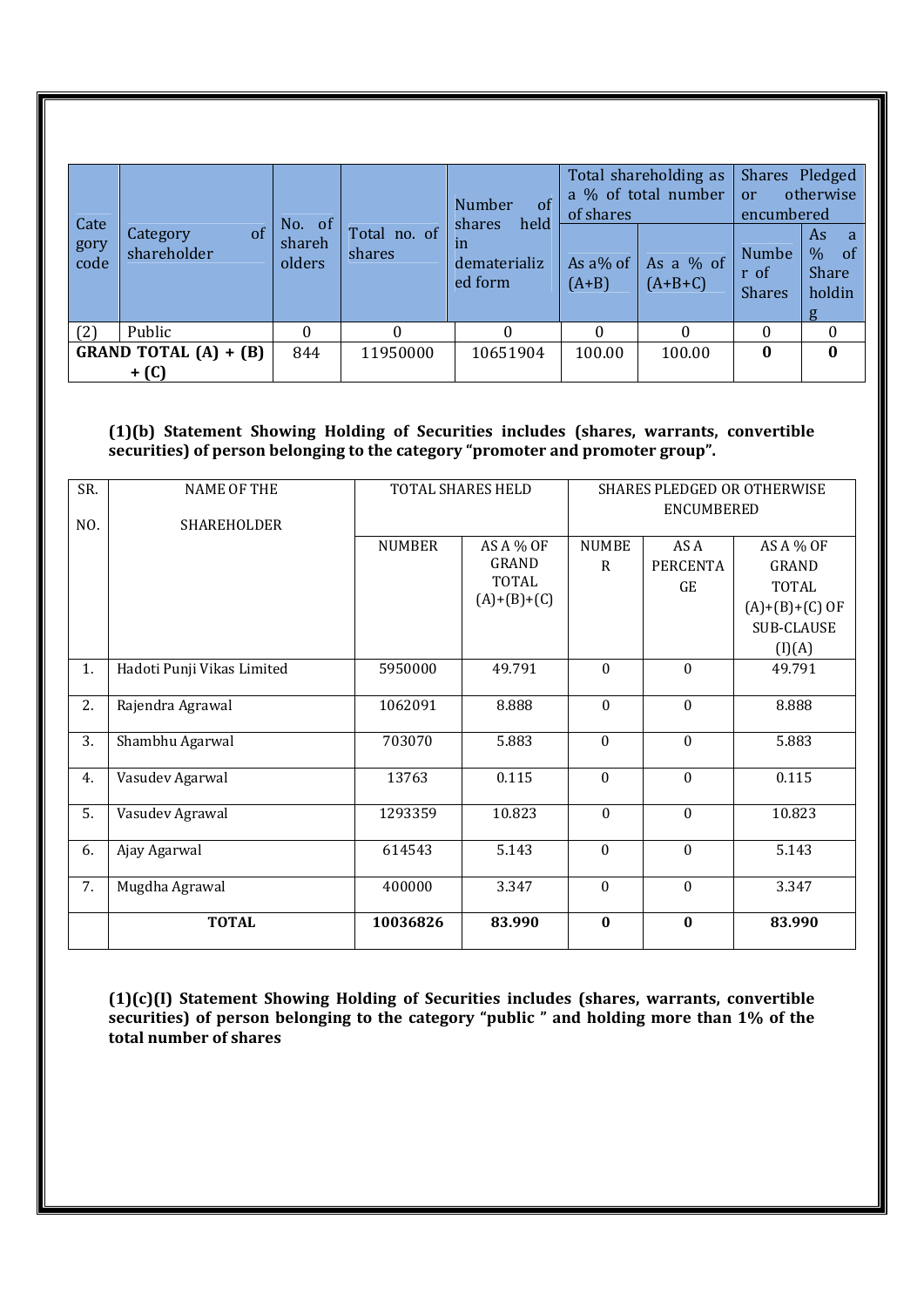|    |                                                                             |        |                                                                          |                  | Details of warrants                                              | <b>Details</b><br>convertible<br>securities         | of                                                                                                        | Total shares<br>(including<br>underlying<br>shares<br>assuming<br>full                                  |  |
|----|-----------------------------------------------------------------------------|--------|--------------------------------------------------------------------------|------------------|------------------------------------------------------------------|-----------------------------------------------------|-----------------------------------------------------------------------------------------------------------|---------------------------------------------------------------------------------------------------------|--|
| SN | No.<br>Name of the<br><b>Shares</b><br>Shareholder<br>held                  |        | Shares as<br>$\sigma$ f<br>$\frac{0}{0}$<br>of<br>Total No.<br>of Shares |                  | As a % total<br>of<br>no.<br>warrants of<br>the<br>same<br>class | No. of<br>conver<br>tible<br>securit<br>ies<br>held | $\frac{0}{0}$<br>w.r.t<br>total no. of<br>convertibl<br>e.<br>securities<br>$\sigma$<br>the<br>same class | conversion<br>of warrants<br>and<br>convertible<br>securities)<br>as a % of<br>diluted<br>share capital |  |
| 1. | <b>Birla Arts</b><br>Private<br>Limited                                     | 200000 | 1.674                                                                    | $\overline{0}$   | $\overline{0}$                                                   | $\overline{0}$                                      | $\overline{0}$                                                                                            | 1.674                                                                                                   |  |
| 2. | <b>HORIZON &amp;</b><br><b>INFRASTRUCP</b><br><b>ROJECTS</b><br><b>TURE</b> | 325000 | 2.72                                                                     | $\mathbf{0}$     | $\mathbf{0}$                                                     | $\theta$                                            | $\mathbf{0}$                                                                                              | 2.72                                                                                                    |  |
| 3. | JALSAGAR<br><b>COMMERCE</b><br><b>PRIVATE</b><br><b>LIMITED</b>             | 200000 | 1.674                                                                    | $\boldsymbol{0}$ | $\boldsymbol{0}$                                                 | $\mathbf{0}$                                        | $\boldsymbol{0}$                                                                                          | 1.674                                                                                                   |  |
| 4. | <b>NUTRILITE</b><br>FOODS(P)<br>LTD.                                        | 325000 | 2.72                                                                     | $\boldsymbol{0}$ | $\mathbf{0}$                                                     | $\mathbf{0}$                                        | $\mathbf{0}$                                                                                              | 2.72                                                                                                    |  |
| 5. | <b>TEAC</b><br>CONSULTANT<br><b>S PRIVATE</b><br><b>LIMITED</b>             | 150000 | 1.255                                                                    | $\mathbf{0}$     | $\mathbf{0}$                                                     | $\mathbf{0}$                                        | $\mathbf{0}$                                                                                              | 1.255                                                                                                   |  |

**(1)(c)(ii) Statement Showing Holding of Securities includes (shares, warrants, convertible securities) of person belonging to the category "public" and holding more than 5% of the total number of the share of the Company**

| <b>SN</b> | Name(s)<br><b>of</b><br>the<br>shareholder( | No.<br>Οt<br><b>Shares</b> | <b>Shares</b><br>as<br>$\frac{0}{6}$<br>Total<br>No. | Details<br>Οİ<br>warrants | <sup>of</sup><br>Details<br>convertible<br>securities | Total<br><i>(including)</i><br>underlying | shares<br>shares |
|-----------|---------------------------------------------|----------------------------|------------------------------------------------------|---------------------------|-------------------------------------------------------|-------------------------------------------|------------------|
|-----------|---------------------------------------------|----------------------------|------------------------------------------------------|---------------------------|-------------------------------------------------------|-------------------------------------------|------------------|